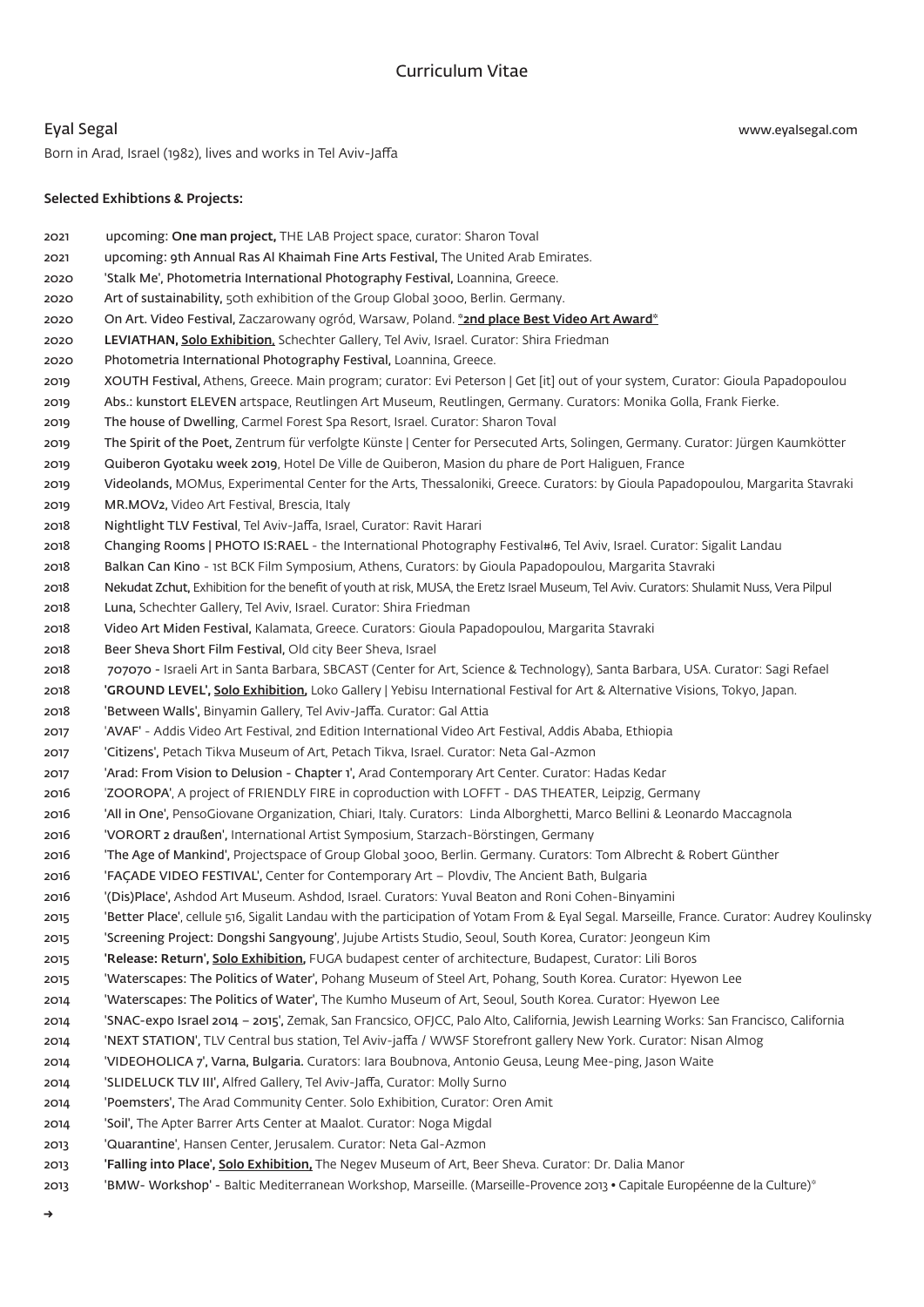# Curriculum Vitae

www.eyalsegal.com

### Selected Exhibtions & Projects:

| 2012 | 'Muazzin', Kayma Gallery, Tel Aviv-Jaffa. curator: Marie Shek                                           |
|------|---------------------------------------------------------------------------------------------------------|
| 2012 | 'And We Were Tortured', The Artists' house, Tel Aviv-Jaffa. curator: Ishai Menuchin                     |
| 2010 | 'Salt & Gold', *24 Hours Installation, Artists: Mosh Kashi, Sigalit Landau. installation by: Eval Segal |
| 2010 | 'Shenkar - Final Exhibition'. Books: Salt & Gold. Sometime in the near future: Florentin                |

- 2009 Romus & Romulus', Love Art TLV (paintings 2007-09) curator: Sigalit Landau
- 2006 'Desert', Arad Museum of Art, Curator: Yonit Stern, Udi Rosenwein

#### Studies<sup>.</sup>

2006-10 Shenkar College of Engineering and Design / visual communication - B.des

#### Experience:

2019-21 Lecturer at 'The Garage' Pre-Academic Art School' NGO Public Service with a vision of enabling people facing mental health issues 2010-13 Studio Director at Sigalit Landau's studio 2008-10 Assistant at Sigalit Landau's studio

### Publications & Articles:

Gilad Melzer | 'Haaretz' newspaper | Review | 'LEVIATHAN', Solo exhibition, 2020 Shani Moyal | Time Out TLV | Eyal Segal | Art Week Tel Aviv, 2019 Elad Nevo | Indreamz Blog | A Dream Creator, 2017 Wonderuer.com | Broad Picture | An Exclusive Photo Story, 2016 (Interview by: Doreen Dawang, Photos by: Nir Kafri) Rona Cohen | Sublime Survival, 2015 Menahem Goldenberg | Aesthetics, in a Nutshell, 2015 Lili Boros | Release: Return, 2015 Rona Cohen | Release in Return | Interview with Eyal Segal, 2015 Gábor T. Szántó | The Mediator, 2015

### Artist's Books & Publications:

| 2020 | 'LEVIATHAN', Online Catalog                                                                          |
|------|------------------------------------------------------------------------------------------------------|
| 2018 | 'GROUND LEVEL', Online Catalog                                                                       |
| 2016 | 'Release: Return', Online Catalog - with the support of the Israel Lottery Council For Culture & Art |
| 2010 | 'Salt & Gold' (Aritst Edition: 22 copies)                                                            |
| 2009 | 'Sometime in the near future: Florentin' (Aritst Edition: 8 copies. First Edition: 1000 copies)      |
|      |                                                                                                      |

#### Awards and scholarships:

- **2020** 'Came in time' Exhibition grant / 'LEVIATHAN', by the Department of the Arts & Culture, the Tel Aviv-Yafo Municipality and the Yehoshua Rabinovich Foundation for the Tel Aviv Arts
- 2020 'Sand Timer' Award (2# place) Best Video Art. On Art. Video Festival, Poland.
- 2016 FAÇADE Video Festival, Center for Contemporary Art Plovdiv, Bulgaria Top 10 selected video works
- 2015 Israel National Lottery Council for the Arts' Grant for an Online catalogue Release: Return
- 2009 The Yitzhak Rabin Center The Shenkar Project Winning Poster for the 14th memorial day

### Lectures and Residencies:

- 2022 Isrotel MARP Residence Program, Beresheet Hotel, Mitzpe Ramon, Israel. Curator: Sharon Toval
- 2018 Loko Gallery | Israeli Artist Residence Program | with the support of the Embassy of Israel in Japan.
- 2017 3 Elements, 3 Generations' | The Negev Museum of Art, Beer Sheva, Israel.
- 2016 The Human Turgor' | '3 Elements, 3 Generations' / "VORORT 2 draußen", International Artist Symposium, Starzach-Börstingen, Germany
- 2014 The Human Turgor' / The Kumho Museum of Art, Seoul, South Korea
- 2013 From Political Nature to Conceptual Feelings' / Baltic Mediterranean Workshop, Marseille, France
- 2013 Between buildings, Behind the Words and Above Spaces' / Midbar Winery, Arad, Israel

→